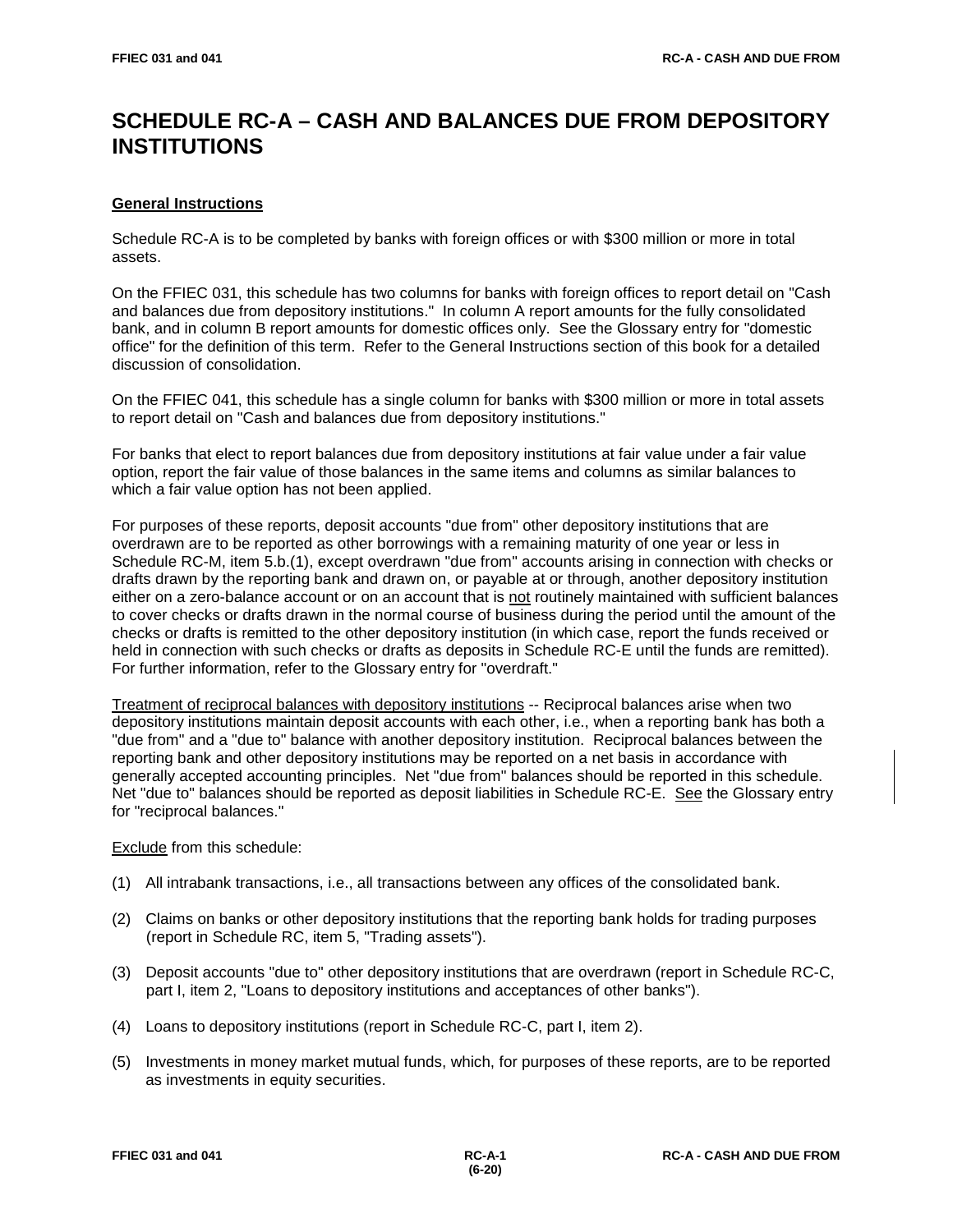# **Item Instructions**

# **Item No. Caption and Instructions**

 **1 Cash items in process of collection, unposted debits, and currency and coin**. On the FFIEC 031, report this item as a single total for the fully consolidated bank in column A, but with a breakdown between cash items in process of collection and unposted debits (Schedule RC-A, item 1.a) and currency and coin (Schedule RC-A, item 1.b) for domestic offices of the bank in column B. On the FFIEC 041, report cash items in process of collection and unposted debits in Schedule RC-A, item 1.a, and currency and coin in Schedule RC-A, item 1.b.

#### Cash items in process of collection include:

- (1) Checks or drafts in process of collection that are drawn on another depository institution (or on a Federal Reserve Bank) and that are payable immediately upon presentation in the United States (or, for purposes of the FFIEC 031, in the country where the reporting bank's office which is clearing or collecting the check or draft is located). This includes:
	- (a) Checks or drafts drawn on other institutions that have already been forwarded for collection but for which the reporting bank has not yet been given credit ("cash letters").
	- (b) Checks or drafts on hand that will be presented for payment or forwarded for collection on the following business day.
	- (c) Checks or drafts that have been deposited with the reporting bank's correspondent and for which the reporting bank has already been given credit, but for which the amount credited is not subject to immediate withdrawal ("ledger credit" items).

However, if the reporting bank has been given immediate credit by its correspondent for checks or drafts presented for payment or forwarded for collection and if the funds on deposit are subject to immediate withdrawal, report the amount of such checks or drafts in Schedule RC-A, item 2, "Balances due from depository institutions in the U.S.," or item 3, "Balances due from banks in foreign countries and foreign central banks."

- (2) Government checks drawn on the Treasurer of the United States or any other government agency that are payable immediately upon presentation and that are in process of collection.
- (3) Such other items in process of collection that are payable immediately upon presentation and that are customarily cleared or collected as cash items by depository institutions in the United States or in such other country where the reporting bank's office which is clearing or collecting the item is located, such as:
	- (a) Redeemed United States savings bonds and food stamps.
	- (b) Amounts associated with automated payment arrangements in connection with payroll deposits, federal recurring payments, and other items that are credited to a depositor's account prior to the payment date to ensure that the funds are available on the payment date.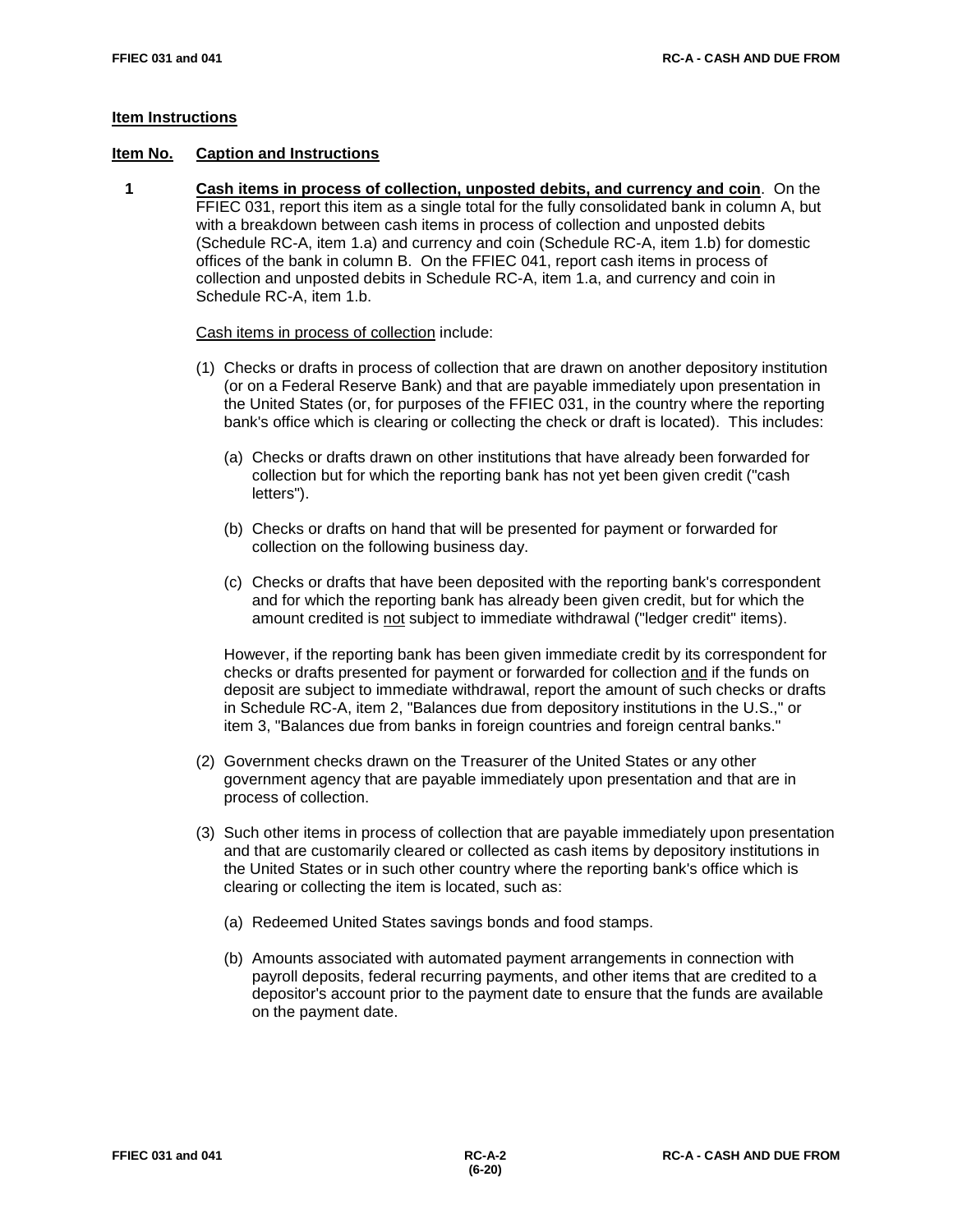- **1** (c) Federal Reserve deferred account balances until credit has been received in (cont.) accordance with the appropriate time schedules established by the Federal Reserve Banks. At that time, such balances should be reported in Schedule RC-A, item 4, "Balances due from Federal Reserve Banks."
	- (d) Checks or drafts drawn on another depository institution that have been deposited in one office of the reporting bank and forwarded for collection to another office of the reporting bank.
	- (e) Brokers' security drafts and commodity or bill-of-lading drafts payable immediately upon presentation in the U.S. (See the Glossary entries for "broker's security draft" and "commodity or bill-of-lading draft" for the definitions of these terms.)

Exclude from cash items in process of collection:

- (1) Cash items for which the reporting bank has already received credit, provided that the funds on deposit are subject to immediate withdrawal (report in Schedule RC-A, item 2, 3, or 4, below, as appropriate).
- (2) Credit or debit card sales slips in process of collection (report as noncash items in Schedule RC-F, item 6, "All other assets"). However, when the reporting bank has been notified that it has been given credit, the amount of such sales slips should be reported in Schedule RC-A, item 2, "Balances due from depository institutions in the U.S.," or item 3, "Balances due from banks in foreign countries and foreign central banks," as appropriate.
- (3) Cash items not conforming to the definition of in process of collection, whether or not cleared through Federal Reserve Banks (report in Schedule RC-F, item 6, "All other assets").
- (4) Commodity or bill-of-lading drafts (including arrival drafts) not yet payable (because the merchandise against which the draft was drawn has not yet arrived), whether or not deposit credit has been given. (If deposit credit has been given, report as loans in the appropriate item of Schedule RC-C, part I; if the drafts were received on a collection basis, they should be excluded entirely from the bank's balance sheet, Schedule RC, until the funds have actually been collected.)

Unposted debits are cash items in the bank's possession, drawn on itself, that are immediately chargeable, but that have not been charged to the general ledger deposit control account at the close of business on the report date.

Currency and coin include both U.S. and foreign currency and coin owned and held in all offices of the reporting bank, currency and coin in transit to a Federal Reserve Bank or to any other depository institution for which the reporting bank has not yet received credit, and currency and coin in transit from a Federal Reserve Bank or from any other depository institution for which the reporting bank's account has already been charged. Foreign currency and coin should be converted into U.S. dollar equivalents as of the report date.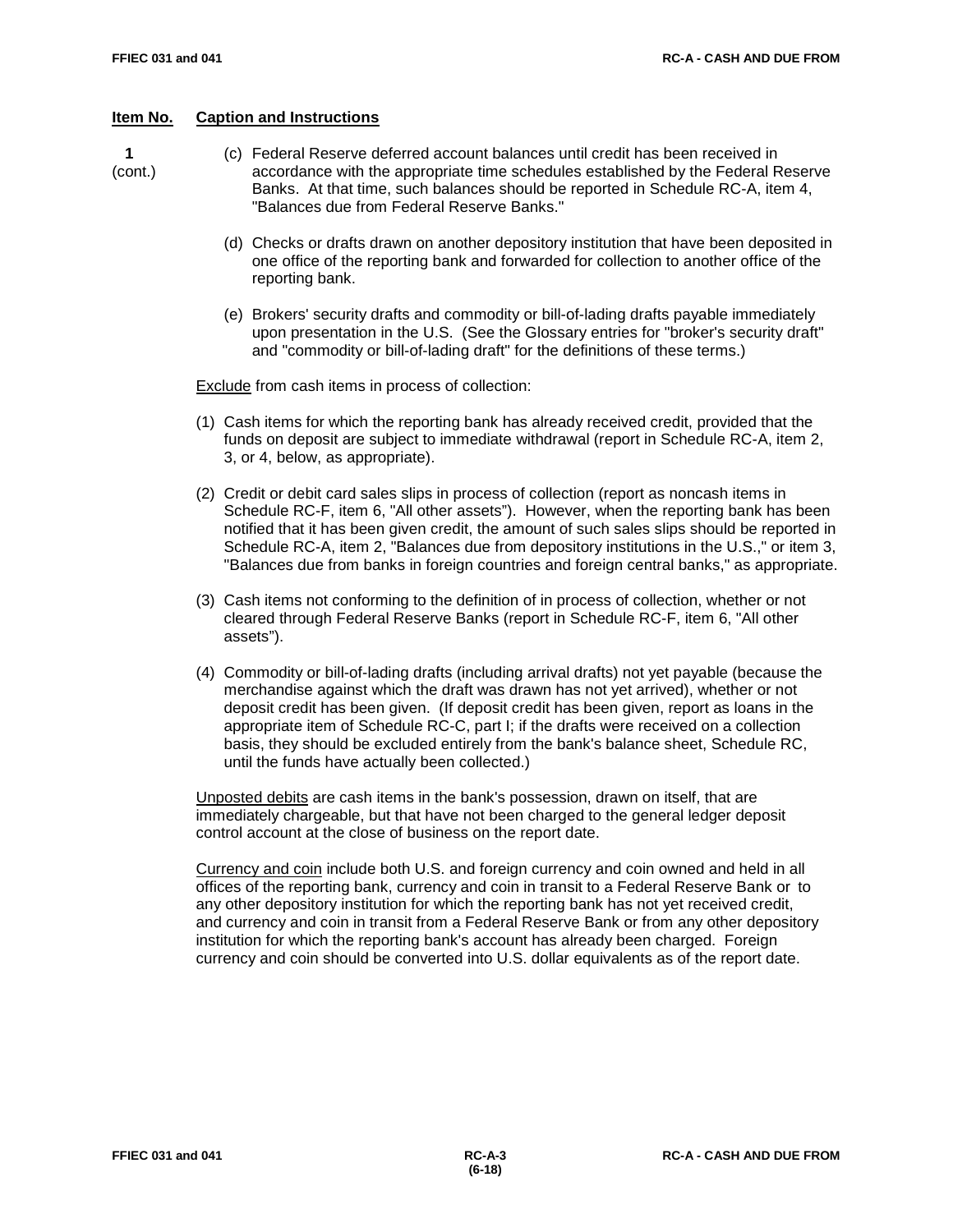- **1.a Cash items in process of collection and unposted debits.** Report (on the FFIEC 031, in column B) the total amount outstanding (at domestic offices) of cash items in process of collection and unposted debits that are immediately payable upon presentation in the United States.
- **1.b Currency and coin.** Report (on the FFIEC 031, in column B) all currency and coin owned and held (in domestic offices) by the reporting bank.
- **2 Balances due from depository institutions in the U.S.** Report (on the FFIEC 031, in columns A and B, as appropriate) the total balances due from depository institutions in the U.S.

Depository institutions in the U.S. cover:

- (1) U.S. branches and agencies of foreign banks (refer to the Glossary entry for "banks, U.S. and foreign" for the definition of this term); and
- (2) All other depository institutions in the U.S., i.e.,
	- (a) U.S. branches of U.S. banks (refer to the Glossary entry for "banks, U.S. and foreign"):
	- (b) savings or building and loan associations, homestead associations, and cooperative banks;
	- (c) mutual and stock savings banks; and
	- (d) credit unions.

For purposes of this schedule, also include Federal Home Loan Banks in "all other depository institutions in the U.S."

Balances due from such institutions cover all interest-bearing and noninterest-bearing balances whether in the form of demand, savings, or time balances, including certificates of deposit (CDs), even if the CDs are negotiable or have CUSIP numbers, but excluding certificates of deposit held for trading. Balances, as reported in these items, should reflect funds on deposit at other depository institutions in the U.S. for which the reporting bank has already received credit and which are subject to immediate withdrawal. Balances for which the bank has not yet received credit and balances representing checks or drafts for which immediate credit has been given but which are not subject to immediate withdrawal are to be reported as "cash items in process of collection."

Included in the amounts to be reported as balances due from depository institutions in the U.S. are:

- (1) Balances due from the reporting bank's correspondents, including amounts that its correspondent is to pass through or already has passed through to a Federal Reserve Bank on behalf of the reporting bank (see the Glossary entry for "pass-through reserve balances" for further discussion).
- (2) Balances that reflect deposit credit received by the reporting bank because of credit or debit card sales slips that had been forwarded for collection. (Until credit has been received, report as noncash items in process of collection in Schedule RC-F, item 6, "All other assets.")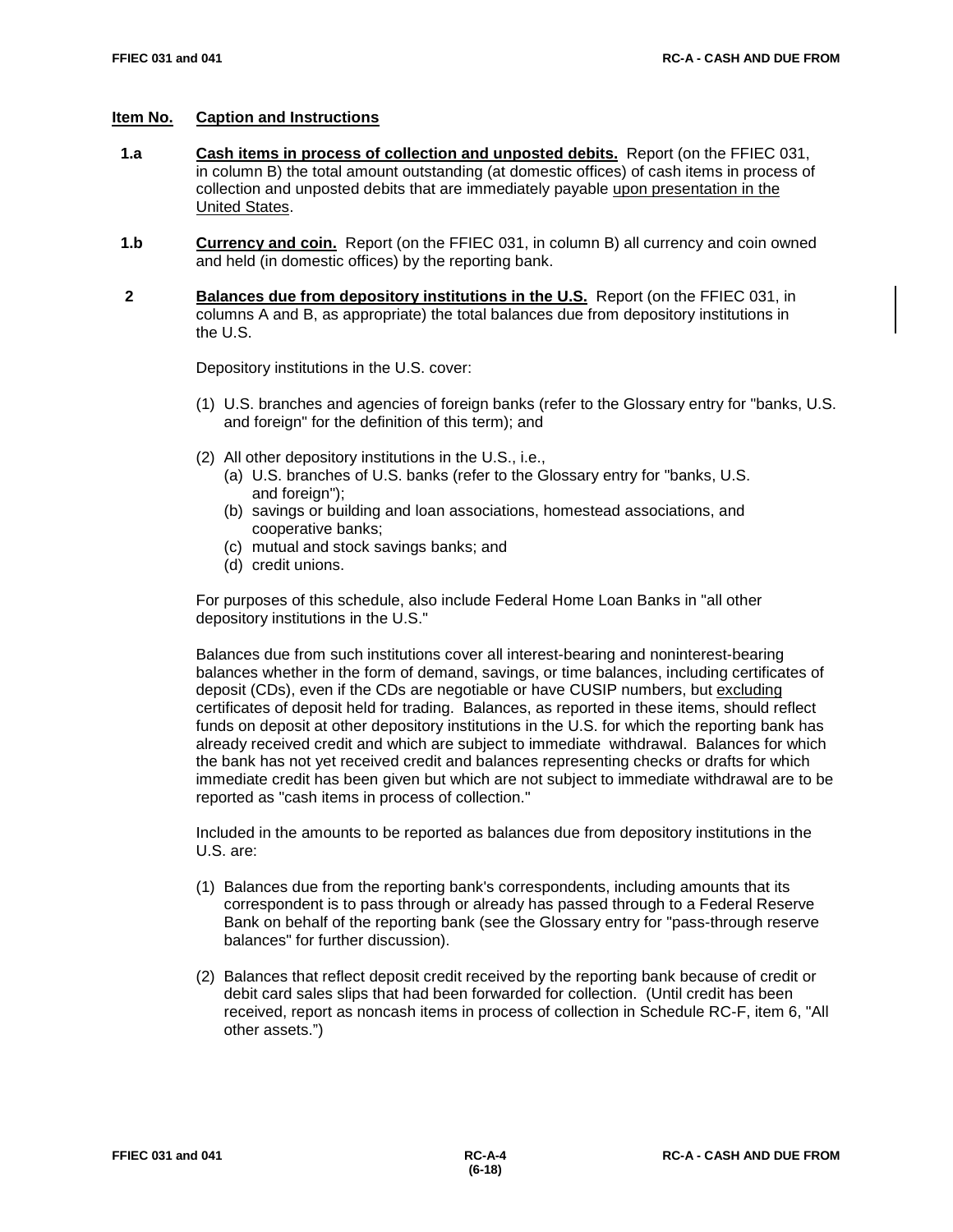**2** Exclude from balances due from depository institutions in the U.S.:

(cont.)

- (1) Cash items in process of collection (including cash letters and "ledger credit" items) and unposted debits (report in Schedule RC-A, item 1, above).
- (2) All balances that the reporting bank's trust department maintains with other depository institutions.
- (3) Loans to depository institutions (report in Schedule RC-C, part I, item 2).
- (4) Certificates of deposit held for trading (report in Schedule RC, item 5).
- 

 **3 Balances due from banks in foreign countries and foreign central banks.** Report (on the FFIEC 031, in columns A and B, as appropriate) the total balances due from banks in foreign countries and foreign central banks.

Banks in foreign countries cover:

- (1) foreign-domiciled branches of other U.S. banks; and
- (2) foreign-domiciled branches of foreign banks.

See the Glossary entry for "banks, U.S. and foreign" for a description of banks in foreign countries.

For purposes of this item, foreign central banks cover:

- (1) Central banks in foreign countries;
- (2) Departments of foreign central governments that have, as an important part of their functions, activities similar to those of a central bank;
- (3) Nationalized banks and banking institutions owned by central governments that have, as an important part of their functions, activities similar to those of a central bank; and
- (4) The Bank for International Settlements (BIS).

Balances due from banks in foreign countries and foreign central banks cover all interest-bearing and noninterest-bearing balances excluding any balances that the reporting bank holds for trading. Balances, as reported in this item, should reflect funds on deposit at other banks in foreign countries and at foreign central banks for which the reporting bank has already received credit. Balances with foreign central banks should include all balances with such entities, including reserve, operating, and investment balances. On the FFIEC 031, balances reported in column A should include "placements and redeposits" between foreign offices of the reporting bank and foreign offices of other banks.